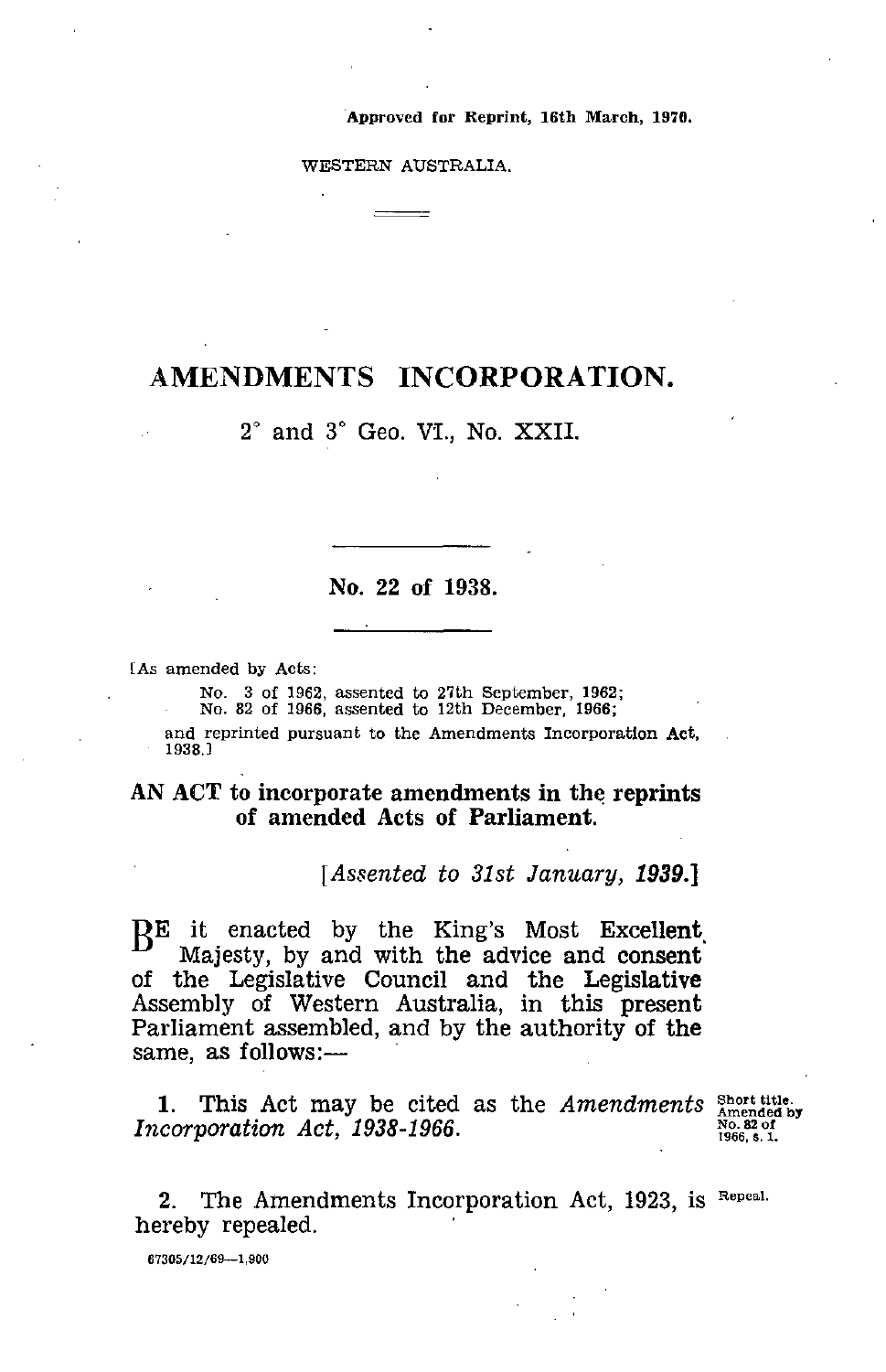Inclusion of amendments in reprin (ed Acts. Amended bY No. 3 of 1962, s. 2. Cf. No. 23 of 1923, s. 2. Corn. No. 12 of 1905, 5. 2. S.A. No. 2353 (1937), B. 3.

2 *Amendments Incorporation.*<br>
Inclusion of 3. (1) Where any Act has been amer<br>
in reprinted or after the commencement of this Act, 3. (1) Where any Act has been amended, before or after the commencement of this Act, by

- (a) The repeal or omission of any words; or
- (b) The substitution of any words in lieu of any words repealed or omitted; or
- (c) The insertion or addition of any words; or
- (d) An alteration of or addition to the text of the Act that has been made under the authority of any Act by proclamation, order, regulation, rule or other instrument, whether that instrument makes a direct amendment to the Act, or whether upon the making of that instrument the Act is deemed or taken to be amended or is to have' effect as if amended or any addition to, deletion from, or variation of, the Act is deemed or taken to be made,

the Minister for Justice or the Attorney General may cause the Act to be reprinted by the Government Printer so that the reprint incorporates every such amendment.

(2) In every reprint of an Act so amended reference shall be made in the margin to the enactment or instrument by which each amendment is made.

(3) In this section the term "words" includes Part, Division, heading, section, subsection, paragraph; schedule and any other words, figures, or passages in any Act.

Provisions as to reprinted Acts. Amended bY No. 32 of 1966, s. 2. Provisions as<br>to reprinted<br>Acts.<br>Anemaled by<br>No. 32 of<br>S.A. No. 2353<br>S.A. No. 2353<br>(1937). s. 4.

4. In any Act reprinted as aforesaid all or any of the following things may be done:—

(a) The short title of the reprinted Act may be altered so as to indicate the year in which it was passed, and the year in which was passed the latest Act amending the reprinted Act;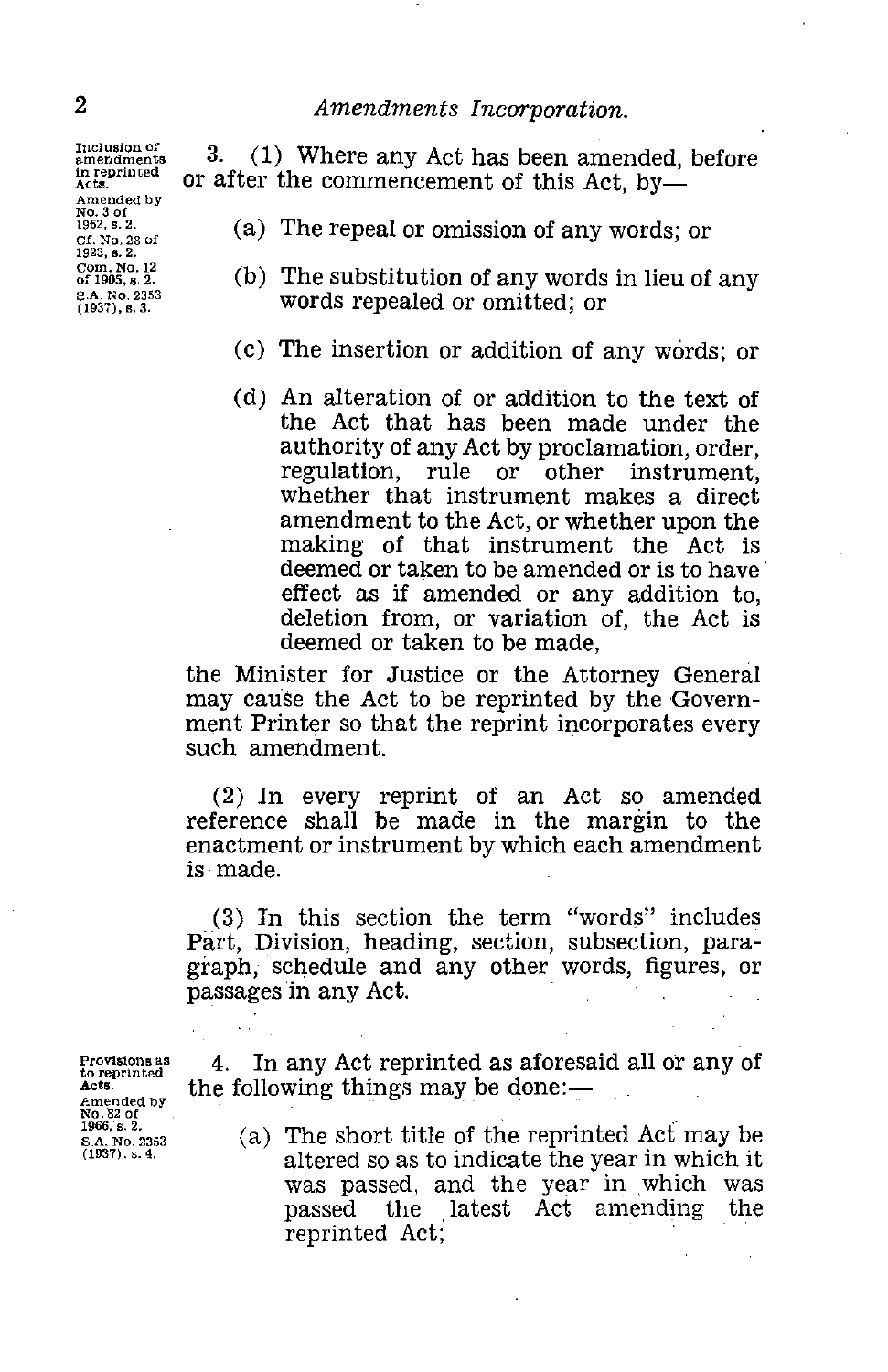- *Amendments Incorporation.*<br>
any reference is contained in a reprinted<br>
i to any other Act or portion of an Act<br>
which agree attent of proportion of an Act (b) If any reference is contained in a reprinted Act to any other Act or portion of an Act for which some other Act or portion of an Act has been substituted, that reference may be altered to a reference to the substituted Act or portion of an Act;
- (c) If any reference is contained in a reprinted Act to a name, style, or title of any place, person, body corporate, or authority which name, style, or title has been changed pursuant to any Act or law, the reference may be altered to the name, style, or title as so changed;
- (d) Any marginal notes to any section contained in a reprinted Act may be altered so as to accord with the true effect of the section;
- (e) Any words at the foot of a reprinted Act indicating the giving of the Royal assent thereto may be omitted provided that the date of the Royal assent shall appear in every reprinted Act;
- (f) Any errors in spelling or numbering in any Act reprinted may be corrected;
- (g) Where an Act reprinted as aforesaid has been amended by the repeal, insertion therein, or the enactment of any Part, Division, section, subsection, paragraph, or schedule, the Parts, Divisions, sections, subsections, paragraphs and schedules of the principal Act as reprinted may be renumbered in arithmetical order, and the cross-references shall be adjusted;
- (h) Words of enactment, whether in the form "Be it enacted by His Excellency the Governor of Western Australia and its Dependencies, by and with the advice and consent of the Legislative Council thereof, that" or in the form "Be it enacted by the